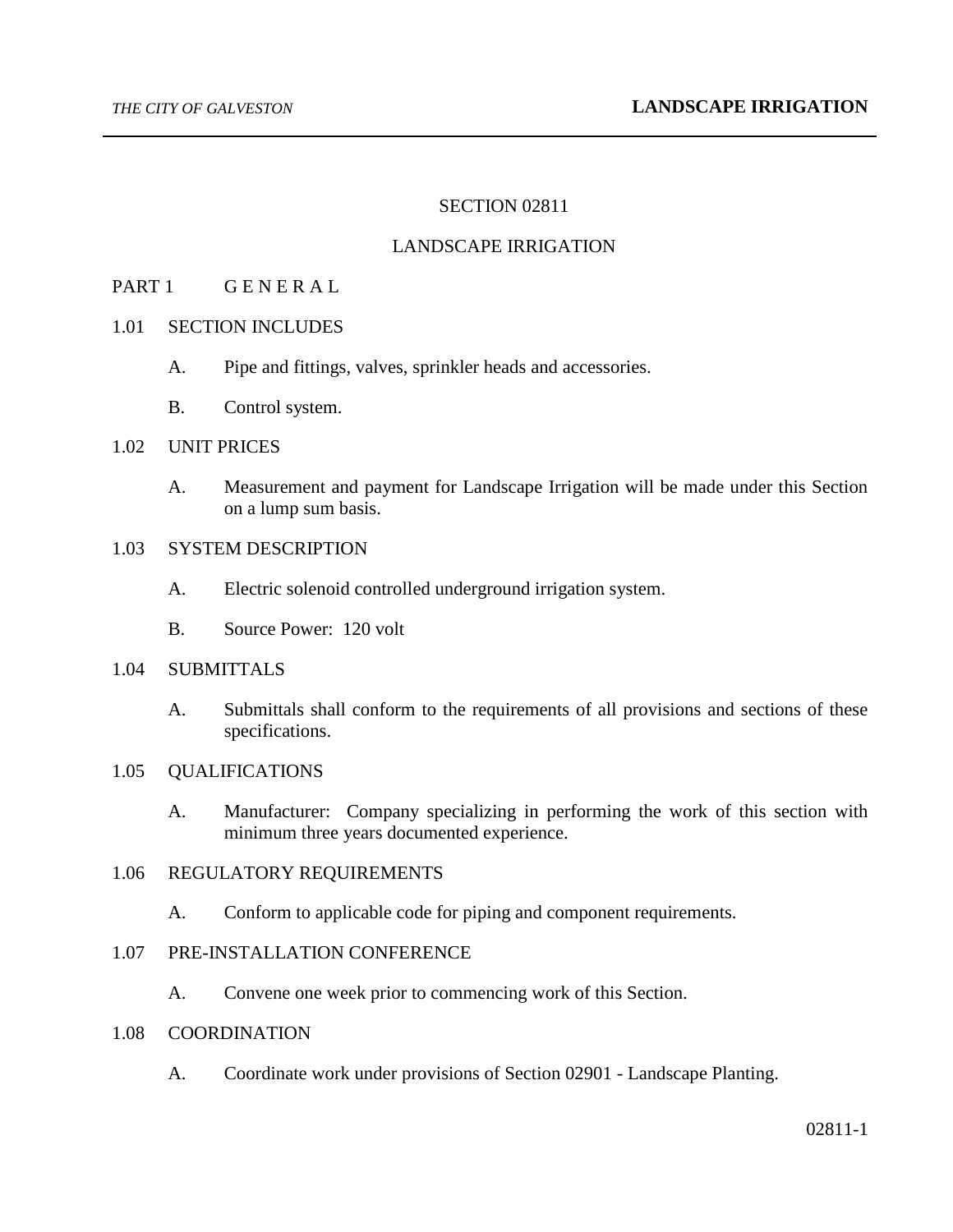B. Coordinate the work with site landscape grading and delivery of plant life.

## 1.09 EXTRA MATERIALS

- A. Furnish extra components under provisions of Bid Schedule.
	- 1. Two sprinkler heads of each type and size.
	- 2. Two valve box keys.
	- 3. Two wrenches for each type head core and for removing and installing each type head.

# PART 2 PRODUCTS

### 2.01 PIPE MATERIALS

- A. Pipe shall be continuously and permanently marked with Manufacturers name, size, schedules, type, and working pressure.
- B. PVC Pipe ASTM D2411; 200 psi pressure rated upstream from controls, 160 psi downstream; solvent welded sockets rubber gasketed joints.
- C. Fittings: Type and style of connection to match pipe.
- D. Solvent Cement: ANSI/ASTM D2564 for PVC pipe and fittings.
- E. Sleeve material: 4" schedule 40 PVC.

## 2.02 OUTLETS

- A. Manufacturers or approved equal:
	- 1. Rainbird Model 180 4.
	- 2. Rainbird Model 1812
	- 3. Hunder Model PGP
- B. Rotary type sprinkler head: Pop-up type with screens; fully adjustable for flow and pressure; size as indicated; with letter or symbol designating degree of arc and arrow indicating center of spray pattern.
- C. Spray Type Sprinkler Head: Pope-up head with full circle, half circle, third circle, quarter circle and square pattern.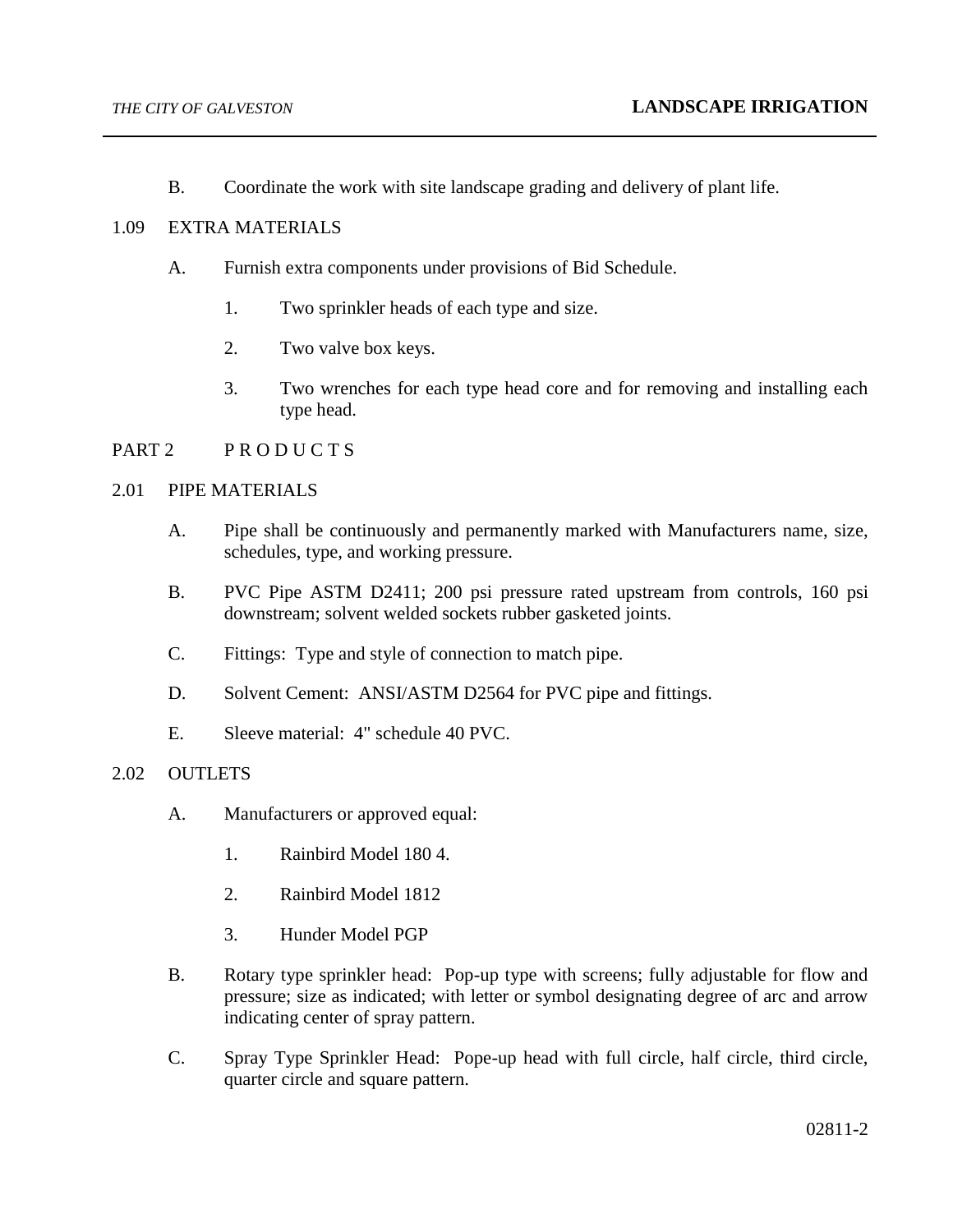#### 2.03 VALVES

- A. Manufacturers or approved equal:
	- 1. Rainbird Model PEB Series
- B. Gate Valves: Bronze construction, non-rising stem, and sized to line.
- C. Backflow Preventers: FEBCO 765 Bronze body construction, reduced pressure zone or pressure vacuum braker type.
- D. Valve Box and Cover: rectangular 10" x 14" or 9" round.

### 2.04 CONTROLLER

- A. Manufacturers or approved equal:
	- 1. Rainbird Model RC1260C
- B. Valves: Electric solenoid wiring including required fittings and accessories.
- C. Wire conductors: color-coded.

### PART 3 EXECUTION

#### 3.01 EXAMINATION

- A. Verify site conditions under provisions of Section 01040 Coordination and Meetings.
- B. Verity location of existing utilities.
- C. Verify that required utilities are available, in proper location, and ready for use.

### 3.02 PREPARATION

- A. Piping layout indicated is diagrammatic only. Route piping to avoid plants, ground cover, and structures.
- B. Layout and stake locations of system components.
- C. Review layout requirements with other affected work. Coordinate locations of sleeves under paving to accommodate system.

#### 3.03 TRENCHING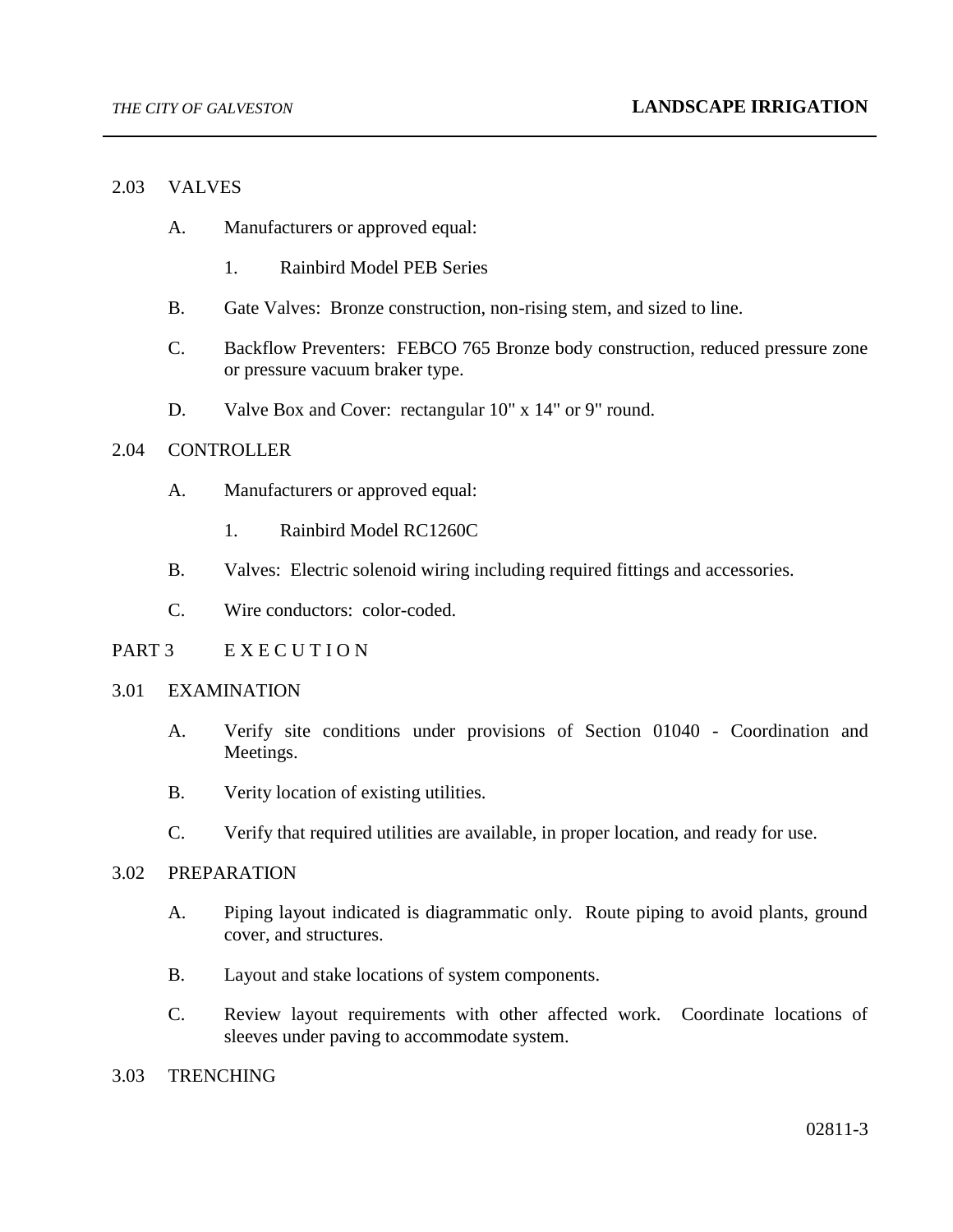- A. Trench and filling as required.
- B. Trench size:
	- 1. Minimum Cover Over Installed Supply Piping: 18 inches.
	- 2. Minimum Cover Over Installed Branch Piping: 12 inches.
	- 3. Minimum Cover Over Installed Outlet Piping: 12 inches.
- C. Trench to accommodate grade changes.
- D. Maintain trenches free of debris, material, or obstructions that may damage pipe.
- E. Do not leave trenches open overnight.

## 3.04 INSTALLATION

- A. Install pipe, valves, controls, and outlets in accordance with manufacturer's instructions.
- B. Connect to utilities.
- C. Set outlets and box covers at finish grade elevations.
- D. Install control wiring as required. Provide 10-inch expansion coil at each valve to which controls are connected, and at 100 ft intervals. Bury wire beside pipe. Mark valves with neoprene valve markers containing locking device. Set valve markers in 160 psi PVC pipe risers exiting from top of valve to finish grade.
- E. After piping is installed, but before outlets are installed and filling commences, open valves and flush system with full head of water.
- F. Coordinate pipe installation with conduit installation.

## 3.05 FIELD QUALITY CONTROL

- A. Field inspection and testing will be performed.
- B. Prior to filling, test system for leakage for whole system to maintain 100 psi pressure for one hour.

## 3.06 FILLING

A. Provide 3 inch sand cover over piping. Fill trench and compact to subgrade elevation. Protect piping from displacement.